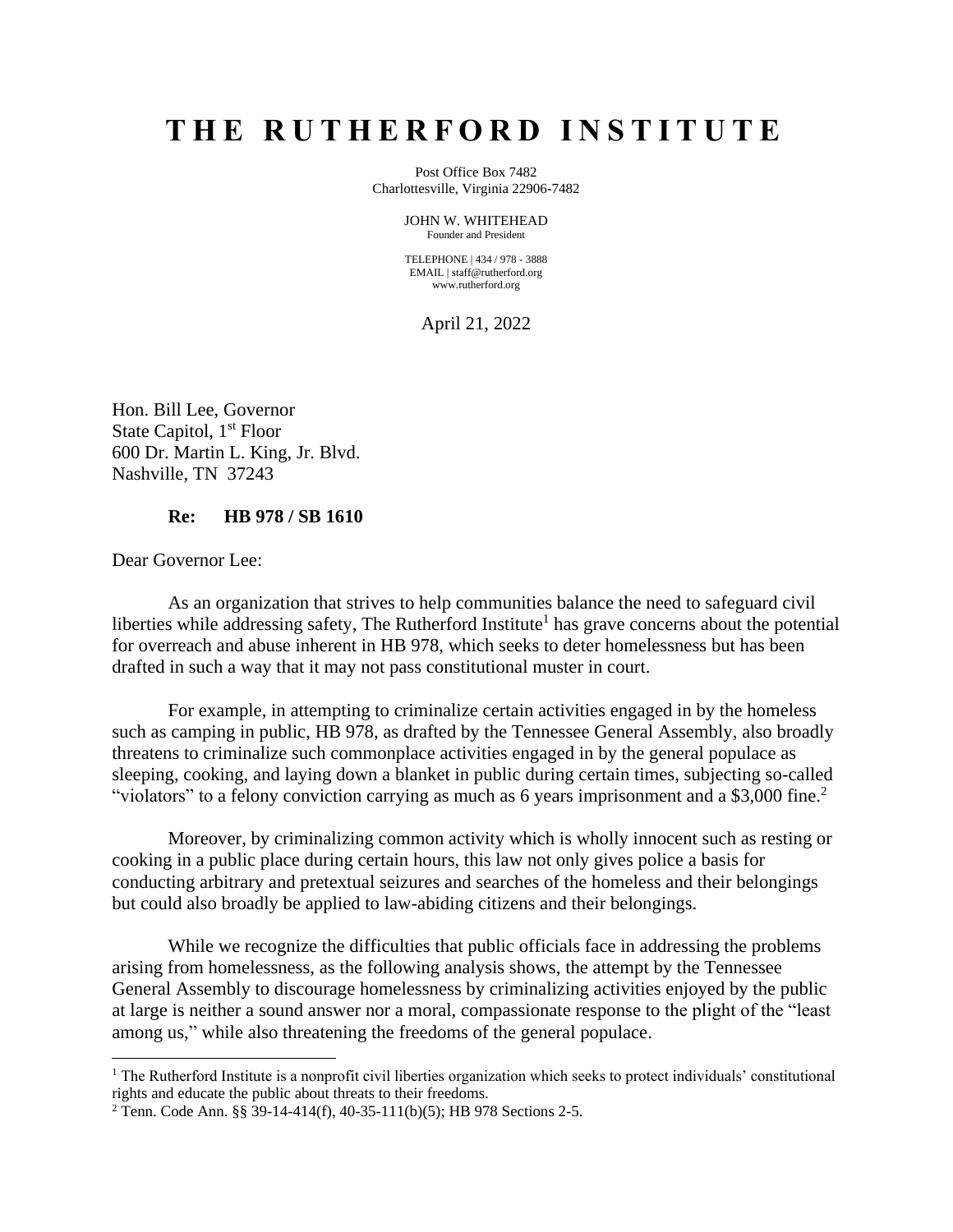## HB 978 as broadly applied could render anyone "camping" in public a criminal.

Despite its intent, it is not only the homeless who could be adversely affected by HB 978.

HB 978 makes it illegal to "camp" under a bridge, overpass or on public property, the latter being punishable by 1 to 6 years imprisonment and up to a \$3,000 fine. However, by its plain terms, the law could also be broadly applied to any person whom police believe might be engaged in "camping" activities on public property. "Camping" is given a very broad definition by HB 978 and the Equal Access to Public Property Act of 2012 to include activities such as sleeping, cooking, and laying down a blanket.<sup>3</sup>

By criminalizing common activity which is wholly innocent, this law could give police a basis for conducting arbitrary and pretextual seizures and searches of citizens and their belongings<sup>4</sup> simply because a person lays down a blanket for a picnic or rests and appears to be sleeping in a public place during certain hours. It thus threatens not only the homeless, but also other law-abiding citizens.

## By attempting to criminalize homelessness, HB 978 only worsens the plight of the homeless.

The homeless, by far the most vulnerable in any community, have found themselves increasingly displaced and disadvantaged by laws and ordinances—part of a nationwide trend in urban and suburban communities—which criminalize homelessness and even inhibit individuals and organizations which aim to ease the suffering of the homeless.<sup>5</sup>

Rather than seeking constructive methods of addressing the problem of those who have nowhere to live and are unable to afford lodging, HB 978 will only worsen the plight of the homeless. While one provision of HB 978 would make it a Class C misdemeanor to "camp" under a bridge or overpass for shelter, penalizing the homeless with a \$50.00 fine and 20 to 40 hours of community service or litter removal only adds to their debt and hardship, and essentially enslaves the homeless to do forced labor without pay simply for having no other shelter. Other provisions of HB 978 significantly expand the Equal Access to Public Property Act of 2012 in Tenn. Code § 39-14-414, which will make unauthorized "camping" on any public property a Class E felony,<sup>6</sup> punishable by 1 to 6 years imprisonment and up to a \$3,000 fine.<sup>7</sup>

<sup>3</sup> Tenn. Code Ann. § 39-14-414(b); HB 978 Section 1(c).

<sup>4</sup> *See Davis v. U.S.*, 564 U.S. 229, 232 (2011).

<sup>5</sup> For example, the City of Fort Lauderdale, Fla., had passed an ordinance to shut down the practice of sharing food with the homeless in a downtown park. *Fort Lauderdale Food Not Bombs v. City of Fort Lauderdale*, 11 F.4th 1266 (11th Cir. 2021).

<sup>6</sup> Tenn. Code Ann. § 39-14-414(f).

<sup>7</sup> Tenn. Code Ann. § 40-35-111(b)(5).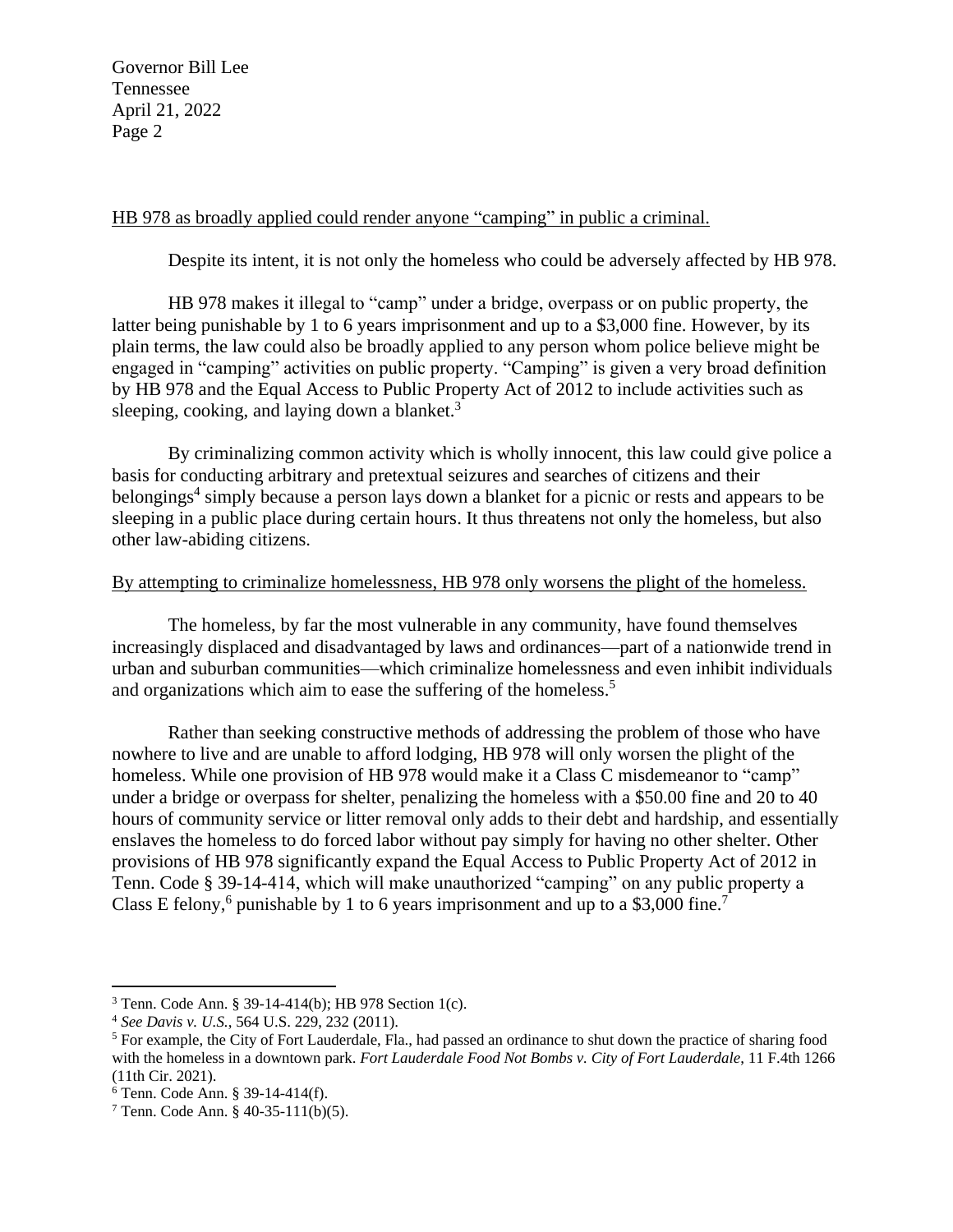An arrest for violating HB 978 will also likely lead to an inventory search of all the property seized pursuant to Tenn. Code § 39-14-414(d)(4) and (e). For those who are homeless, it is cruel to take what little property they have, and then require them to produce identification, provide their contact information, and possibly pay a storage fee as required by Tenn. Code § 39- 14-414(e) in order to obtain their property back.

#### Court rulings on laws similar to HB 978 suggest it would not withstand constitutional scrutiny.

Court rulings on similar laws indicate Tenn. Code § 39-14-414 and the law proposed by HB 978 are likely unconstitutional in violation of the Eight Amendment's prohibition against cruel and unusual punishment.

Since the Fiscal Memorandum to HB 978, dated March 25, 2022, states that "there have been zero convictions under Tenn. Code Ann. § 39-14-414 over the past five years," it seems that there might not yet have been a need or opportunity to challenge the constitutionality of the current Tennessee law, but the expansion of its enforcement by HB 978 could likely change that.

A federal appellate court held that a similar ordinance against camping in Boise, Idaho was unconstitutional and violated the Eighth Amendment as applied to homeless persons "camping" in public who had no other shelter available to them.<sup>8</sup> Similar to HB 978, Boise's ordinance made it a misdemeanor to camp in any public place, and defined "camping" broadly to include sleeping, laying down of bedding to sleep, cooking, and storing belongings.<sup>9</sup> And just as HB 978 does not require alternative shelter to be available, neither did Boise's ordinance.<sup>10</sup> For these reasons, the federal appellate court held that "as long as there is no option of sleeping indoors, the government cannot criminalize indigent, homeless people for sleeping outdoors, on public property, on the false premise they had a choice in the matter."<sup>11</sup> The Eighth Amendment thus forbids laws, like HB 978, which criminalize being homeless in public places.<sup>12</sup>

Additionally, other court decisions have found similar laws to be unconstitutional for being overbroad and vague attempts to punish wholly innocent conduct. For example, an Alabama appellate court struck down an ordinance forbidding sleeping in a car on a public street because it encouraged arbitrary and discriminatory arrests by police who had unfettered discretion to determine whether the conduct of the person cited was lawful or unlawful. The court ruled that the ordinance "makes no distinction between conduct that is calculated to harm and that that is essentially innocent. It provides punishment for unoffending behavior and makes criminal activities that are normally considered innocent. In this sense, it is similar to vagrancy ordinances, which have been held to be unconstitutional."<sup>13</sup>

<sup>8</sup> *Martin v. City of Boise*, 920 F.3d 584, 603-04 (9th Cir. 2019).

<sup>&</sup>lt;sup>9</sup> *Id.* at 618; and see Tenn. Code Ann. § 39-14-414(b) and HB 978 Section 1(c).

<sup>10</sup> *Martin*, 920 F.3d at 618.

<sup>11</sup> *Id.* at 617.

<sup>12</sup> *Id.* at 617-18.

<sup>13</sup> *Horn v. City of Montgomery*, 619 So.2d 949, 951 (Ala. Crim. App. 1993).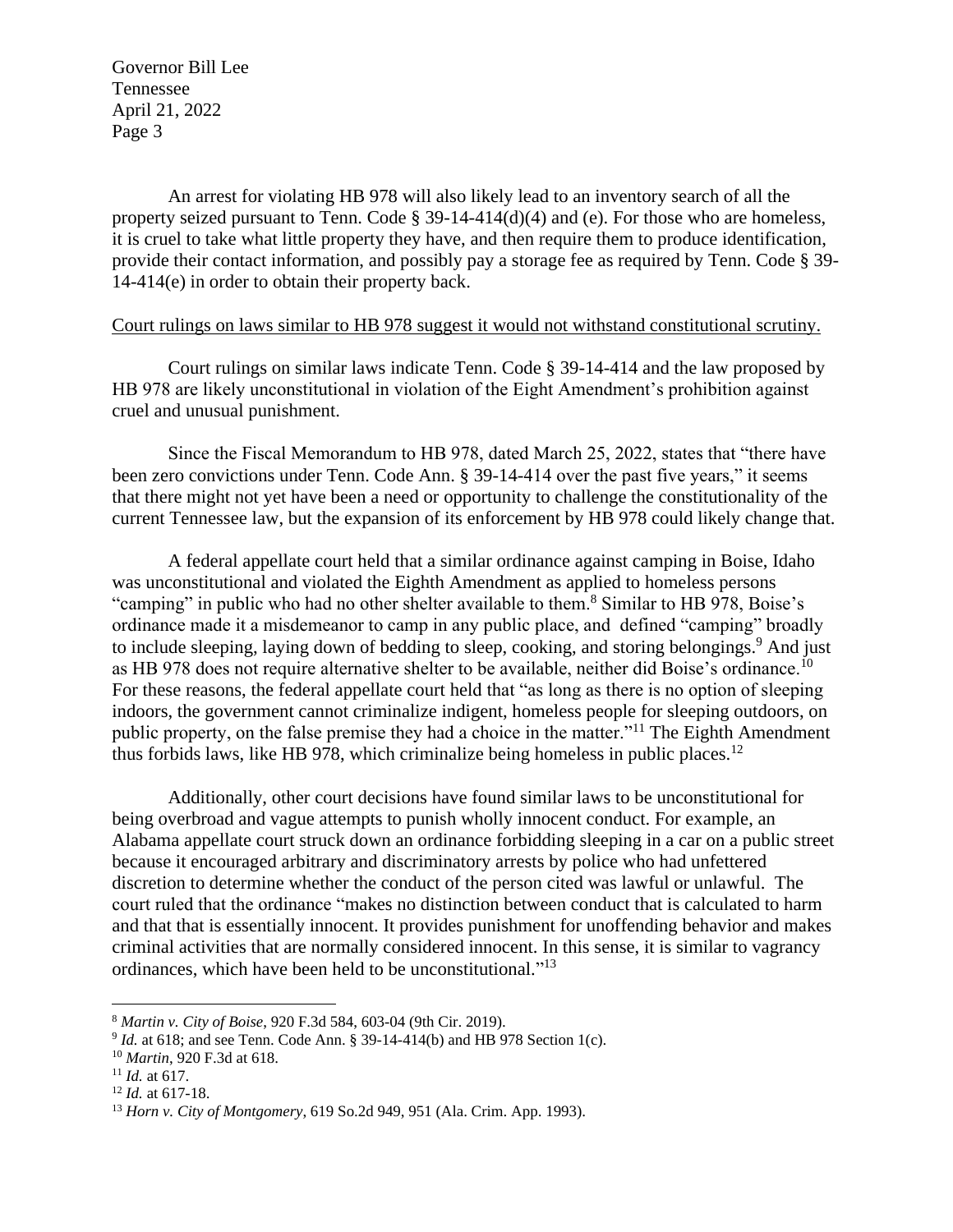HB 978 similarly leaves it up to a police officer's discretion to determine whether innocent conduct is considered "camping" and can thus lead to arbitrary and discriminatory enforcement of the law.

Likewise, a Florida appellate court found an ordinance which made it unlawful for a person to "lodge or sleep in, on, or about any automobile . . . in any public street . . . or other public property" to be unconstitutionally overbroad by criminalizing conduct which does not impinge upon the rights of others.<sup>14</sup> The court noted that a "penal statute that brings within its sweep conduct that cannot conceivably be criminal in purpose or effect cannot stand."<sup>15</sup> The court also found the ordinance to be void for vagueness because it covered a variety of wholly innocent activity, yet left to the police officer's unbridled discretion whether the ordinance should be enforced.<sup>16</sup>

## Finally, HB 978 contradicts the moral imperative to care for the "least" among us.

HB 978 is a counterproductive, cosmetic attempt to address homelessness by shuffling the homeless around or having them arrested and removed from the community's sight.

While it will add to the burden of law enforcement, who doubtless have more pressing safety concerns to address, it will not, however, address the underlying problems associated with homelessness, nor will it provide more affordable housing, shelters, mental health services, or programs that target the source of the problem.

Under HB 978, even Jesus Christ and His disciples would likely be arrested and convicted for daring to camp, sleep and eat in public. As the New Testament attests, Jesus said, "Foxes have holes, and birds of the air have nests, but the Son of Man has nowhere to lay his head,"<sup>17</sup> and Paul wrote, "To the present hour we hunger and thirst, we are poorly dressed and buffeted and homeless."<sup>18</sup>

Indeed, there is a moral imperative among world religions but *especially* within the Judeo-Christian tenet to care for the least of those among us, such as the homeless and poor.

As Jesus said, those who inherit the kingdom will do so because "I was naked and you clothed me, I was sick and you visited me, I was in prison and you came to me," for "as you did it to one of the least of these my brothers, you did it to me."<sup>19</sup>

<sup>14</sup> *City of Pompano Beach v. Capalbo*, 455 So.2d 468, 470 (Fla. App. 1984).

<sup>15</sup> *Id.* at 471.

<sup>16</sup> *Id.* at 470.

<sup>17</sup> *Matthew* 8:20; *Luke* 9:58 (English Standard Version ("ESV")).

<sup>18</sup> *1 Corinthians 4:11* (ESV).

<sup>19</sup> *Matthew* 25:31-46 (ESV).